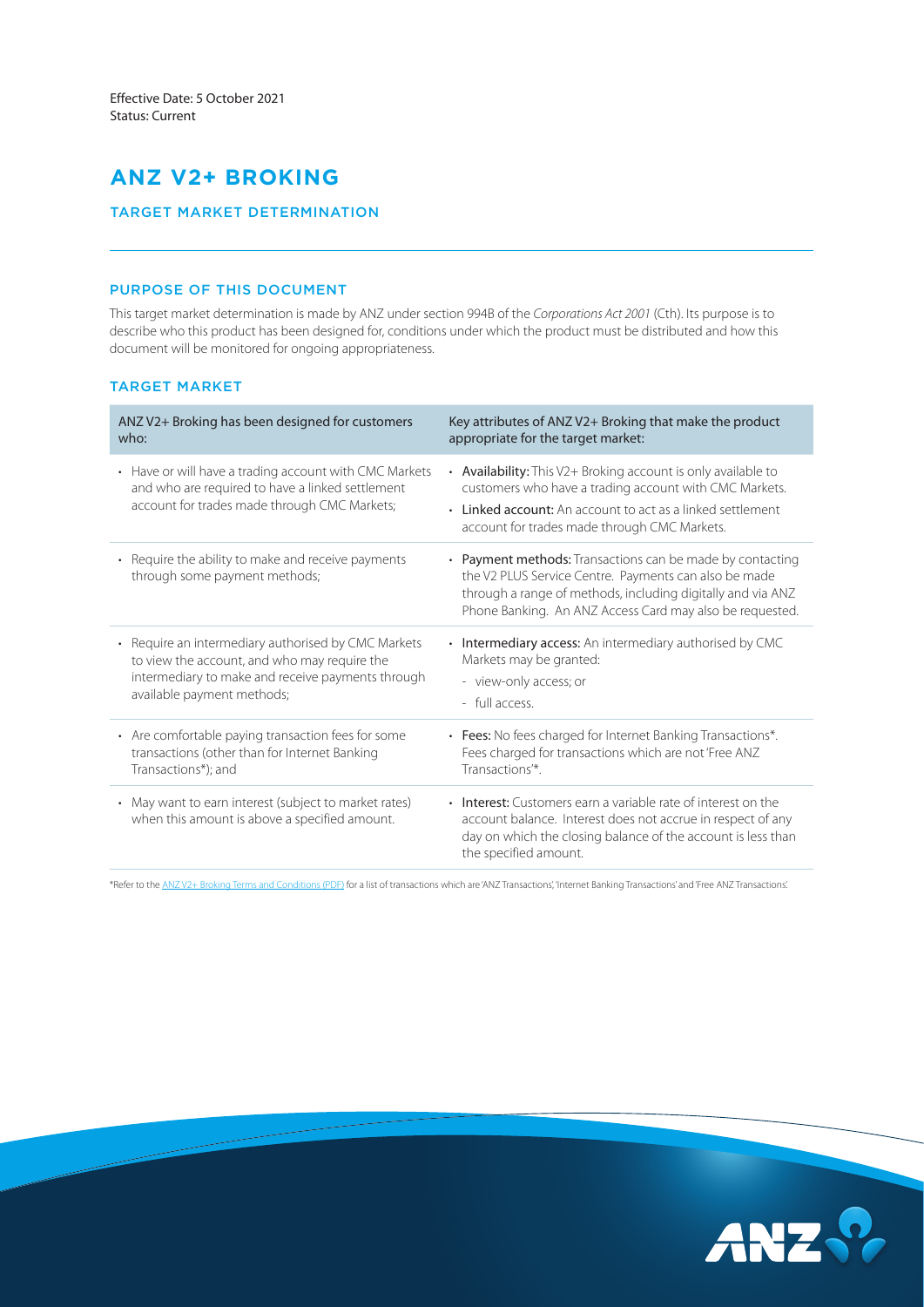# DISTRIBUTION CONDITIONS

ANZ applies the following conditions and restrictions to the distribution of ANZ V2+ Broking so that the product is likely to be provided to customers in the target market.

|                          | Condition                                                                                                                                                                                                                                                                                                                                                                                                                                    | Why do we do this?                                                                                                                                                                                                              |
|--------------------------|----------------------------------------------------------------------------------------------------------------------------------------------------------------------------------------------------------------------------------------------------------------------------------------------------------------------------------------------------------------------------------------------------------------------------------------------|---------------------------------------------------------------------------------------------------------------------------------------------------------------------------------------------------------------------------------|
| Channel                  | ANZ V2+ Broking can only be provided to customers<br>through the following channels:<br>CMC Markets; and<br>$\bullet$<br>• authorised intermediaries of CMC Markets.                                                                                                                                                                                                                                                                         | So that ANZ only considers providing<br>ANZ V2+ Broking if the customer's<br>application is received through<br>channels that are subject to appropriate<br>conditions, controls and/or monitoring<br>by ANZ.                   |
| Approval and<br>Training | ANZ V2+ Broking can only be provided to customers<br>through the following persons:<br>• CMC Markets; and<br>• authorised intermediaries of CMC Markets                                                                                                                                                                                                                                                                                      | So that the account is only provided<br>through entities that have an agreement<br>with ANZ under which they are<br>authorised to arrange to issue ANZ<br>V2+ Broking and comply with the<br>requirements under that agreement. |
| Process                  | ANZ V2+ Broking can only be arranged to be issued<br>by CMC Markets or an authorised intermediary of CMC<br>Markets at the instruction of the customer, where the<br>account is required as a settlement account to enable CMC<br>Markets or an authorised intermediary of CMC Markets to<br>provide a trading account to the customer.<br>ANZ V2+ Broking can only be provided to customers by<br>following ANZ's account issuance process. | This process is designed to confirm<br>whether the customer is likely to fall<br>within the target market.                                                                                                                      |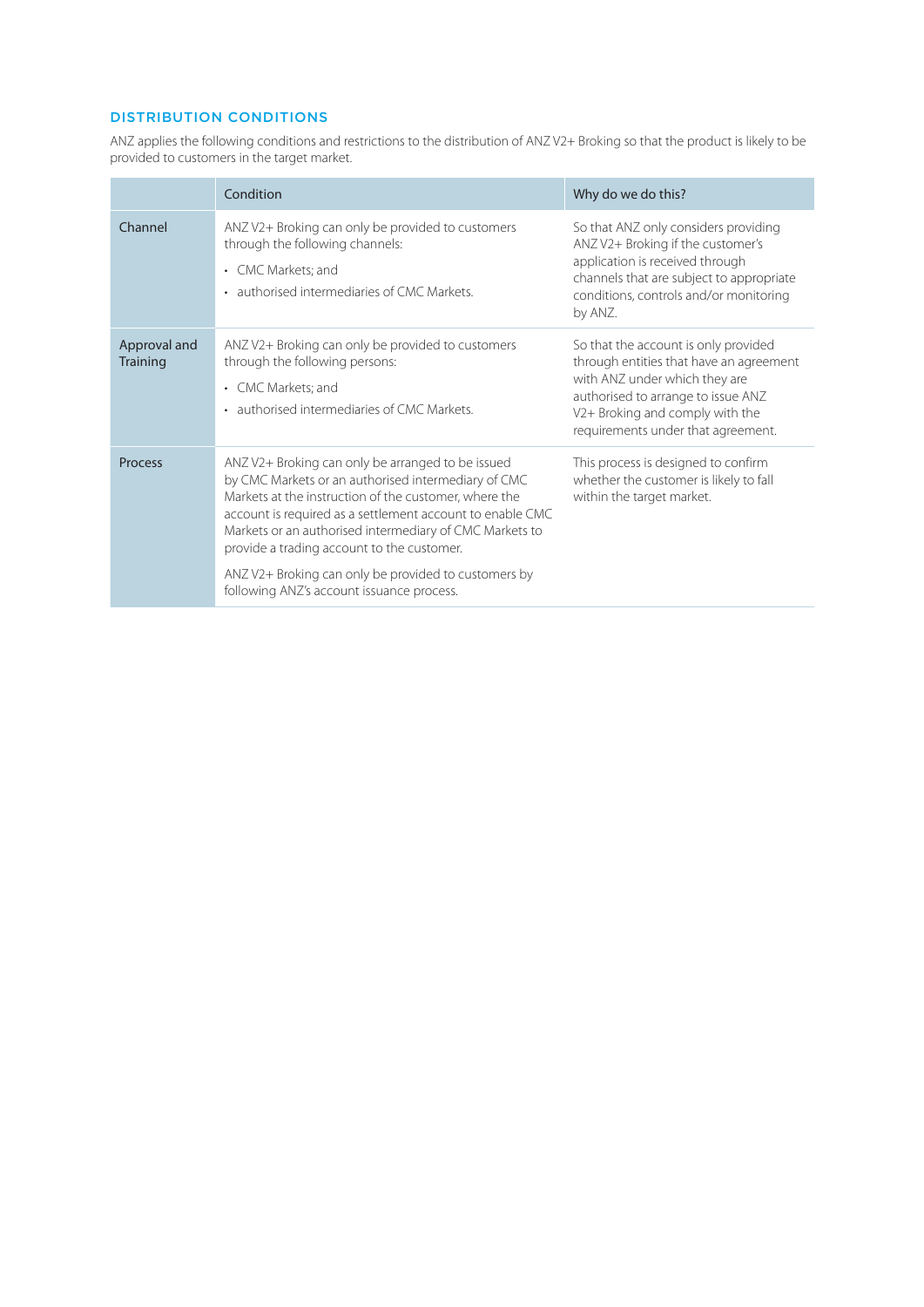# REVIEW THE TARGET MARKET DETERMINATION (TMD)

ANZ will review the TMD periodically to ensure it remains appropriate.

| Periodic Reviews of the TMD | Timing                                                          |
|-----------------------------|-----------------------------------------------------------------|
| • Initial review            | • No later than 18 months from the date the TMD is made.        |
| • Subsequent ongoing review | • No later than 18 months from the date of the previous review. |

### Review Triggers

In addition, ANZ will review this document earlier if one or more of the following occurs, where they reasonably suggest that the TMD is no longer appropriate:

- There is a material change to the product or its distribution.
- There is a change in law or its application, a change in relevant industry code, an AFCA determination, a court decision, or ASIC or other regulatory guidance that materially affects the product.
- There is a significant increase beyond expected levels in complaints or disputes, or a significant change in the nature of complaints or disputes relating to either the product or CMC Markets or authorised intermediaries of CMC Markets so far as it relates to the product.
- ANZ has information about either:
	- the way in which the product is being distributed, operating or being used by customers that reasonably suggests the TMD is no longer appropriate; or
	- the way in which CMC Markets or an authorised intermediary of CMC Markets is operating, so far as it relates to the product, that reasonably suggests the TMD is no longer appropriate.
- Any other event occurs or information is received (for example, significant dealings in the product that are not consistent with the TMD) that reasonably suggests the TMD is no longer appropriate.

### REPORTING

Regulated persons must provide the following information to ANZ:

| Category   | Description                                                                                                                                                                                                                                                                                                       | Reporting period           | Reporting timeframe                                                                                          |
|------------|-------------------------------------------------------------------------------------------------------------------------------------------------------------------------------------------------------------------------------------------------------------------------------------------------------------------|----------------------------|--------------------------------------------------------------------------------------------------------------|
| Complaints | • Whether any complaints relating to the product<br>were received during the reporting period; and<br>$\cdot$ If so:<br>- the number of complaints received during<br>the reporting period; and<br>- the substance of those complaints and any<br>general feedback relating to the product or<br>its performance. | Every calendar<br>quarter. | As soon as practicable<br>and in any case within<br>10 business days of<br>the relevant reporting<br>period. |